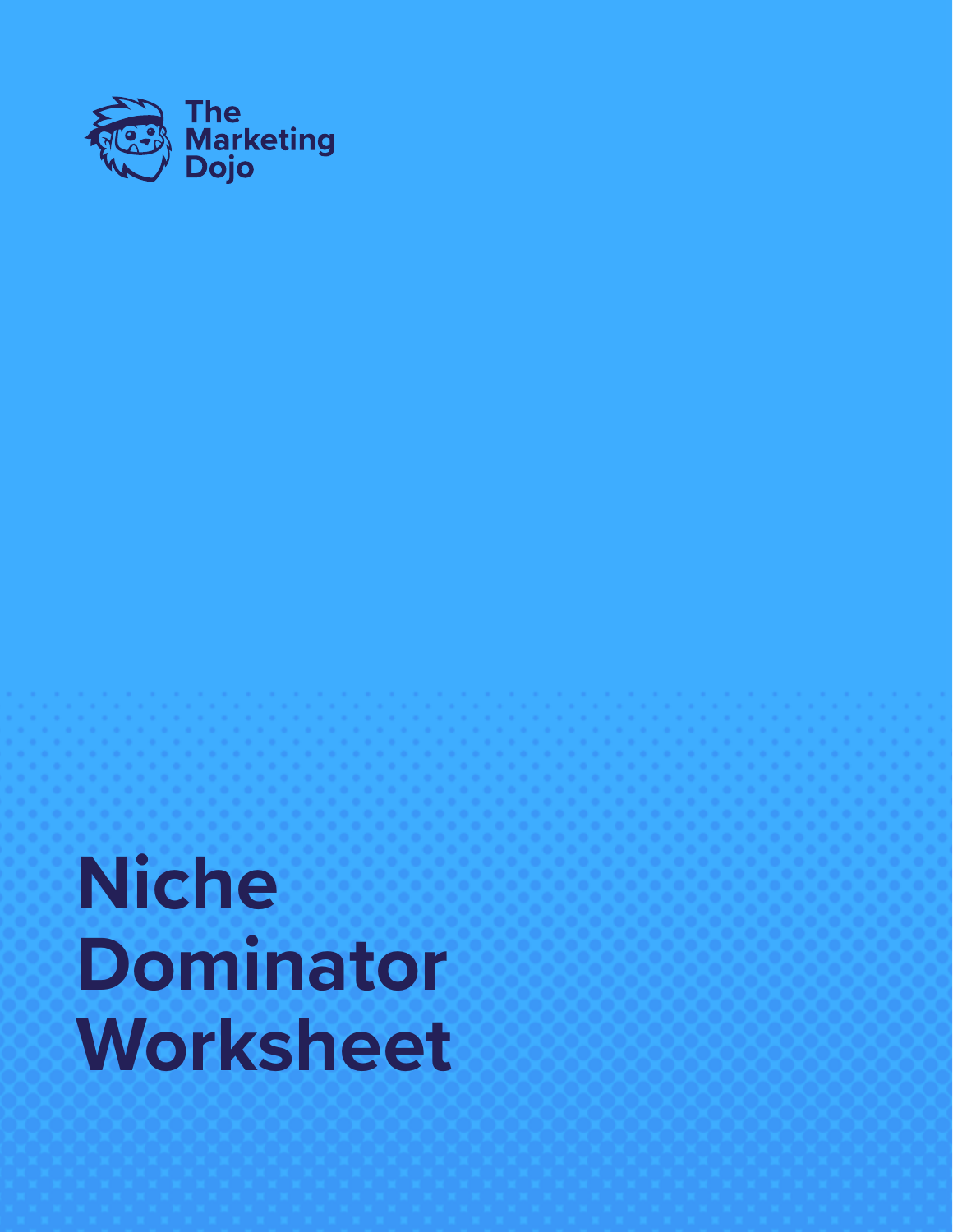# **Hi, my name is Marty Fisher**

**Founder of Sherpa Marketing and Creator of The Marketing Dojo.**

### **I help marketing leaders find more of their best customers.**

Ever felt like you have to distill a marketing message because there's so many different ways that you help different subsets of your customers?

These watered-down messages don't work. They don't drive action.

If you look at the most successful, fastest-growing companies, they all start with a hyper-focussed niche… dominate it, and then build on their success to broaden their audience.

I'm not saying you have to ditch all your customers, but getting laser-focused on who your BEST customers are and positioning your company as the BEST solution for that person will ultimately win you more of your best customers and filter out more of your worst customers.

In this **Niche Dominator Worksheet**, you'll go through the 5 Ps of dominating a niche.

The end result…

- 1. Your Customer **LTV** (customer lifetime value) **will skyrocket** due to more passionate customers and a more targeted offering
- 2. Your **CAC** (cost to acquire a customer) **will go down** due to higher clickthrough rates and conversion rates on your paid & organic marketing







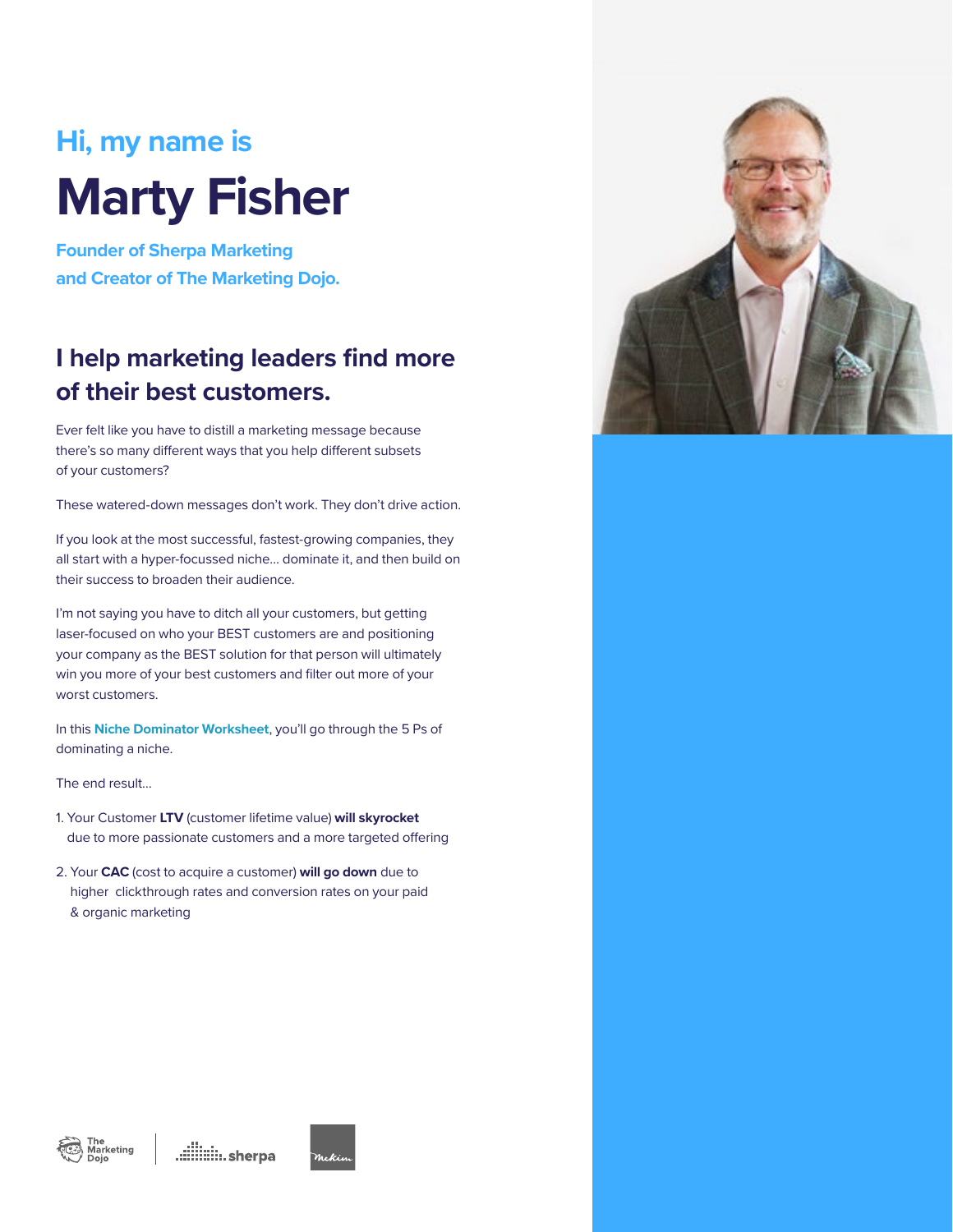### **Niche Dominator Process**

Here are the components of the Niche Dominator Process, we'll go through each of them in this document to help you start pinpointing your niche!





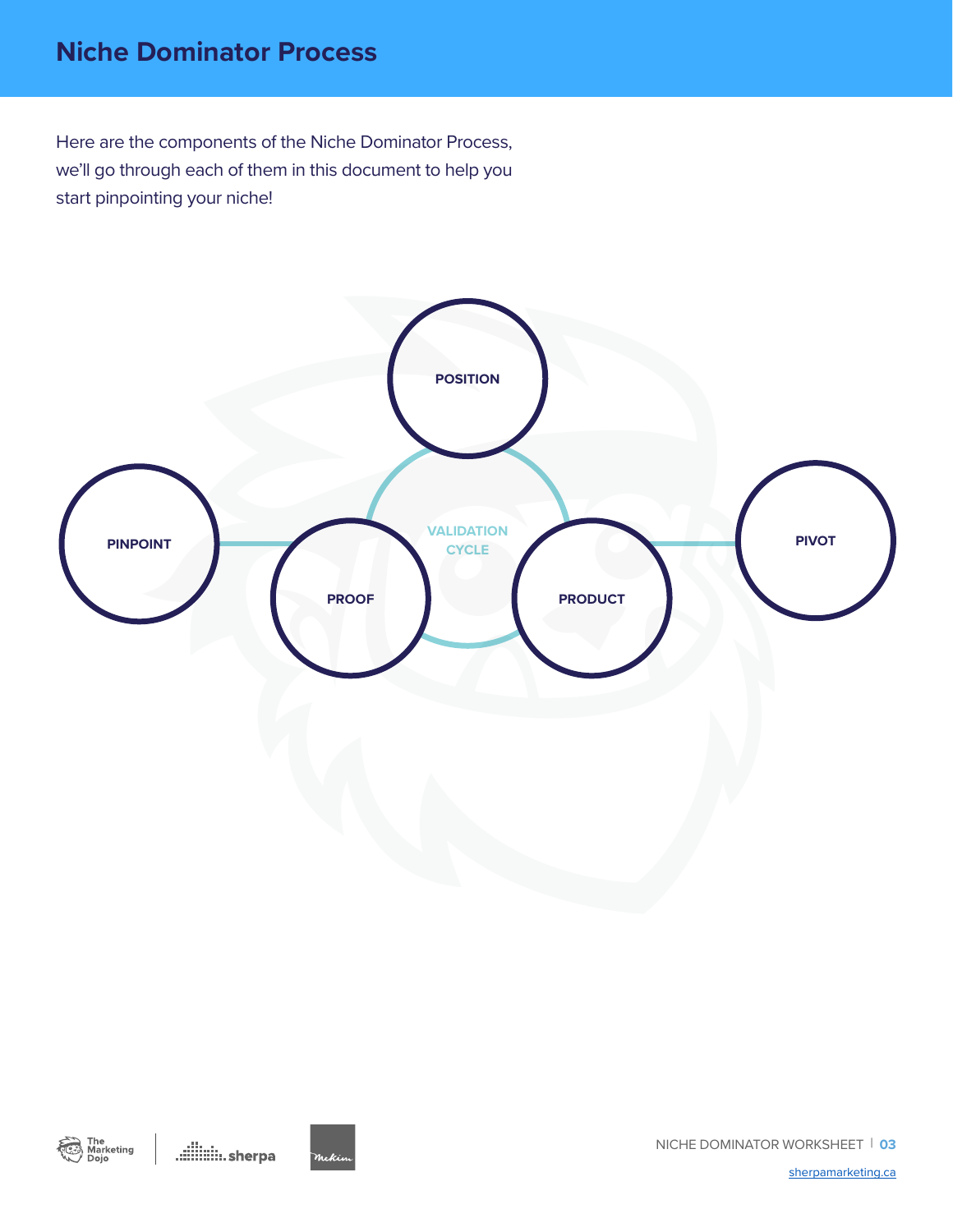### **Pinpoint**

#### i Instructions:

#### **BRAINSTORM POTENTIAL NICHES**

Look at your existing customers and consider your 'ideal' customer … List out as many categories and as many segments of each category as are relevant . Visit the Sherpa Marketing Blog and Check out our blog article [How to Pinpoint Your](https://www.sherpamarketing.ca/how-to-pinpoint-your-niche-608)  [Niche](https://www.sherpamarketing.ca/how-to-pinpoint-your-niche-608) for additional details

#### Idea starters

- **1.** What industry are they in?
- **2.** What is their job title?
- **3.** Are they male or female?
- **4.** Do they have kids?
- **5.** What is their income?
- **6.** Where do they live?
- **7.** What software/hardware do they use?

#### Categories / Segments

| Segment 1 | Segment 2 | Segment 3 |
|-----------|-----------|-----------|
|           |           |           |
|           |           |           |
|           |           |           |
|           |           |           |
|           |           |           |
|           |           |           |
|           |           |           |
|           |           |           |

#### **Narrow it down**

Decide on your top 2-3 potential niches to target based on combining segments from several of the categories.

From here - create a Customer Avatar - what does your Ideal Customer look like? Go into details of demographics, likes, dislikes, salary, family. the more detailed you are, the better you can focus on crafting a message specifically tailored for that niche.



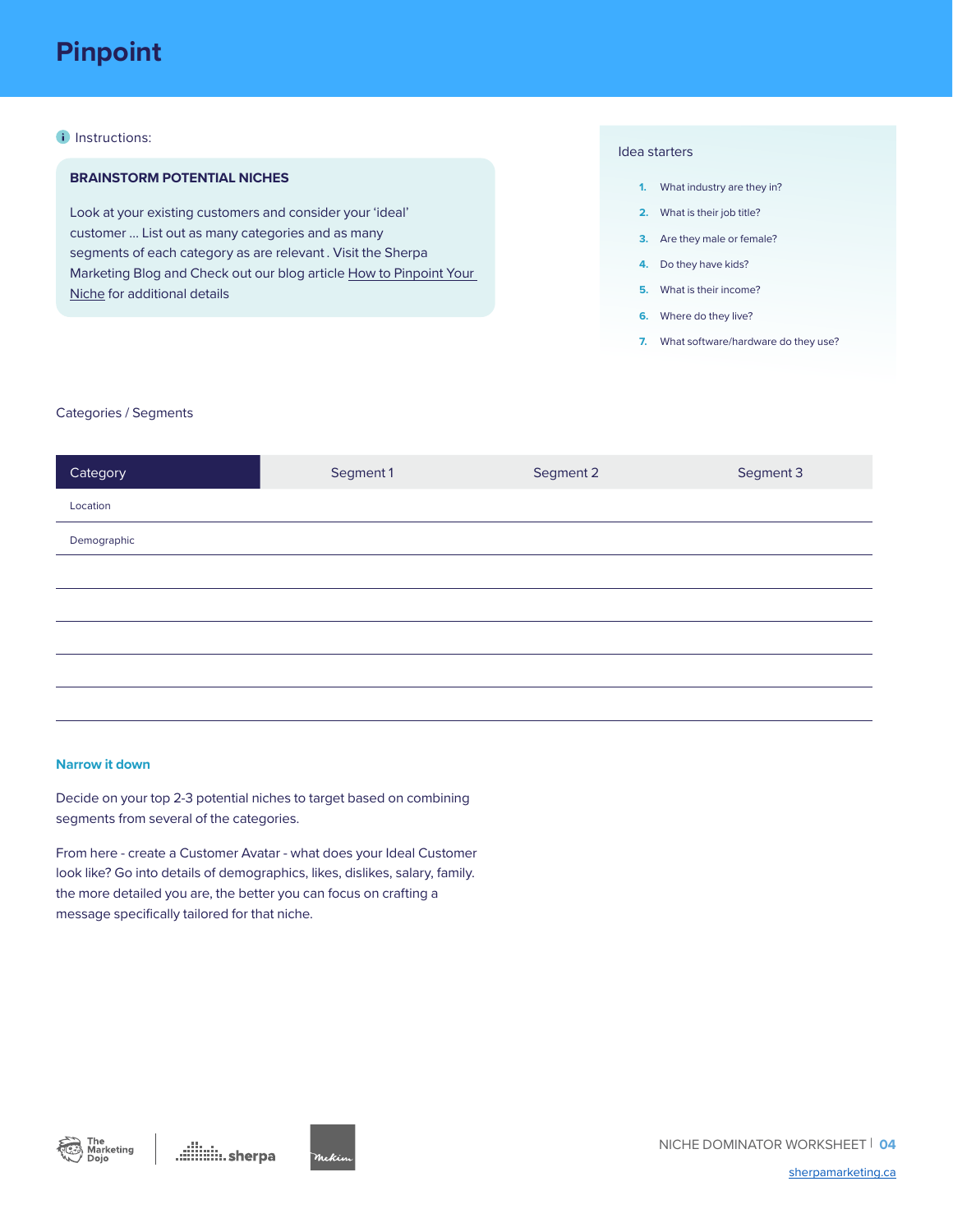### **Product**

What can you offer that is unique to the needs of the niche?

You need something uniquely specific for each defined segment of your niche.

If there's nothing truly specific to the niche, you need to either build out something specific or repackage your offering so that it is perceived to be specific.

Still stuck? Maybe your niche is too narrow. Try broadening it up a bit and go through this exercise again.

#### Ideas







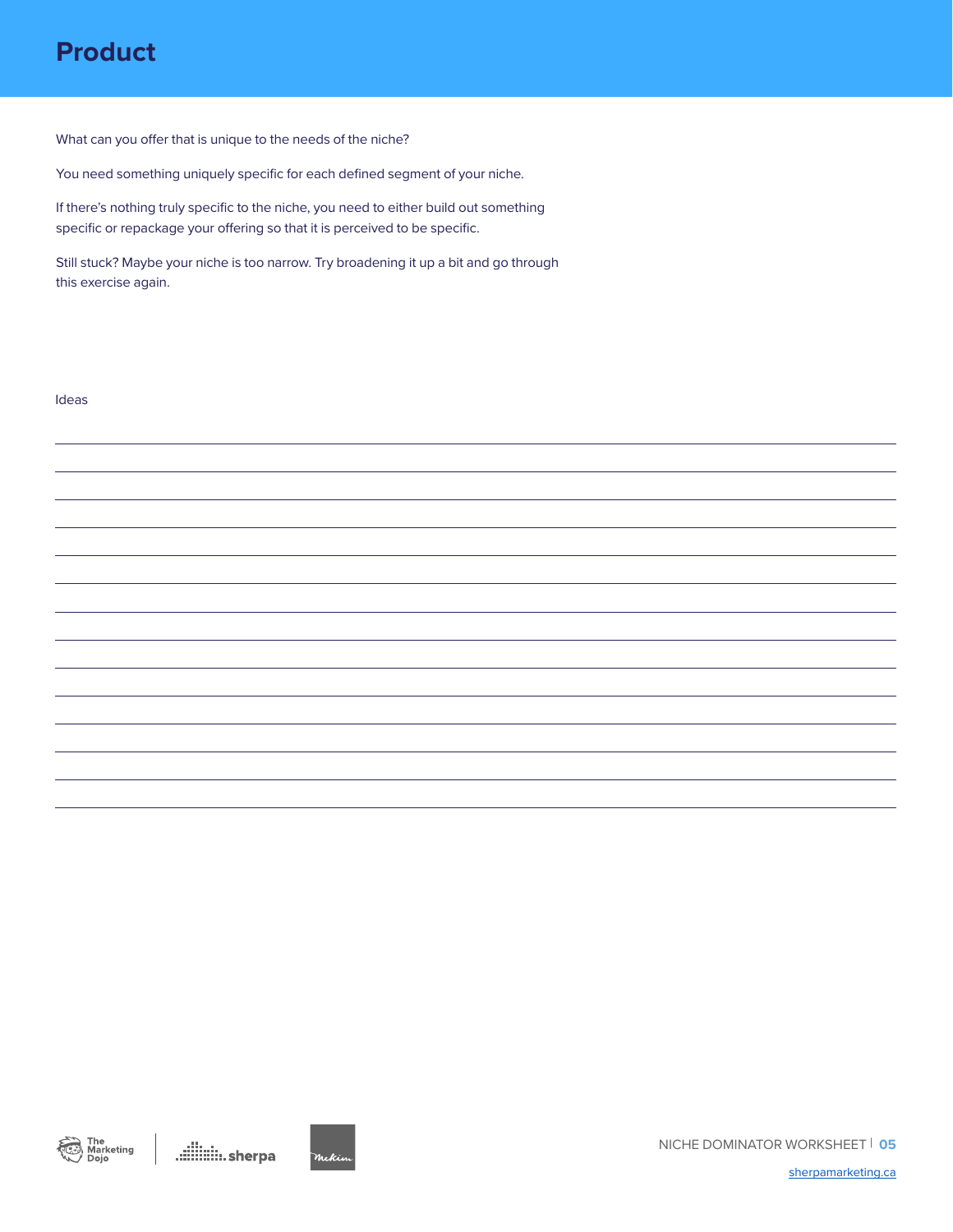### **Proof**

Write down some talking points and call up some customers or prospects that are in your target niche. Ask them things like:

- What do they struggle with?
- What keeps them up at night?
- Does the marketing message you crafted resonate with them?
- Do they value the unique product or service offering you came up with?
- Would that offering be worth switching for?
- What would?
- How much would they pay?
- What would stop them from buying?
- What else?
- Tell me more...

#### Hit list (who will you call):

| <b>Name</b> | Company                                                                                                               | Phone number | Done? |
|-------------|-----------------------------------------------------------------------------------------------------------------------|--------------|-------|
|             | <u> 1990 - Jacques Maria (h. 1980).</u> Maria eta Antonio eta Antonio eta Antonio eta Antonio eta Antonio eta Antonio |              |       |
| 2.          |                                                                                                                       |              |       |
| 3.          | <u> 1999 - Johann Harry Harry Harry Harry Harry Harry Harry Harry Harry Harry Harry Harry Harry Harry Harry Harry</u> |              |       |
| 4.          | <u> 1990 - Jan James James, martin amerikan (h. 1980).</u>                                                            |              |       |
| 5.          | <u> 1989 - Andrea Stadt, fransk politiker (d. 1989)</u>                                                               |              |       |
| 6.          |                                                                                                                       |              |       |
|             |                                                                                                                       |              |       |
|             |                                                                                                                       |              |       |
| 8.          | <u> 1990 - Jan James James James James James James James James James James James James James James James James J</u>  |              |       |
| 9.          | <u> 1980 - Jan James James, politik eta politik eta politik eta politik eta politik eta politik eta politik eta</u>   |              |       |
| 10.         | <u> 1989 - Andrea San Andrea San Andrea San Andrea San Andrea San Andrea San Andrea San Andrea San Andrea San A</u>   |              |       |

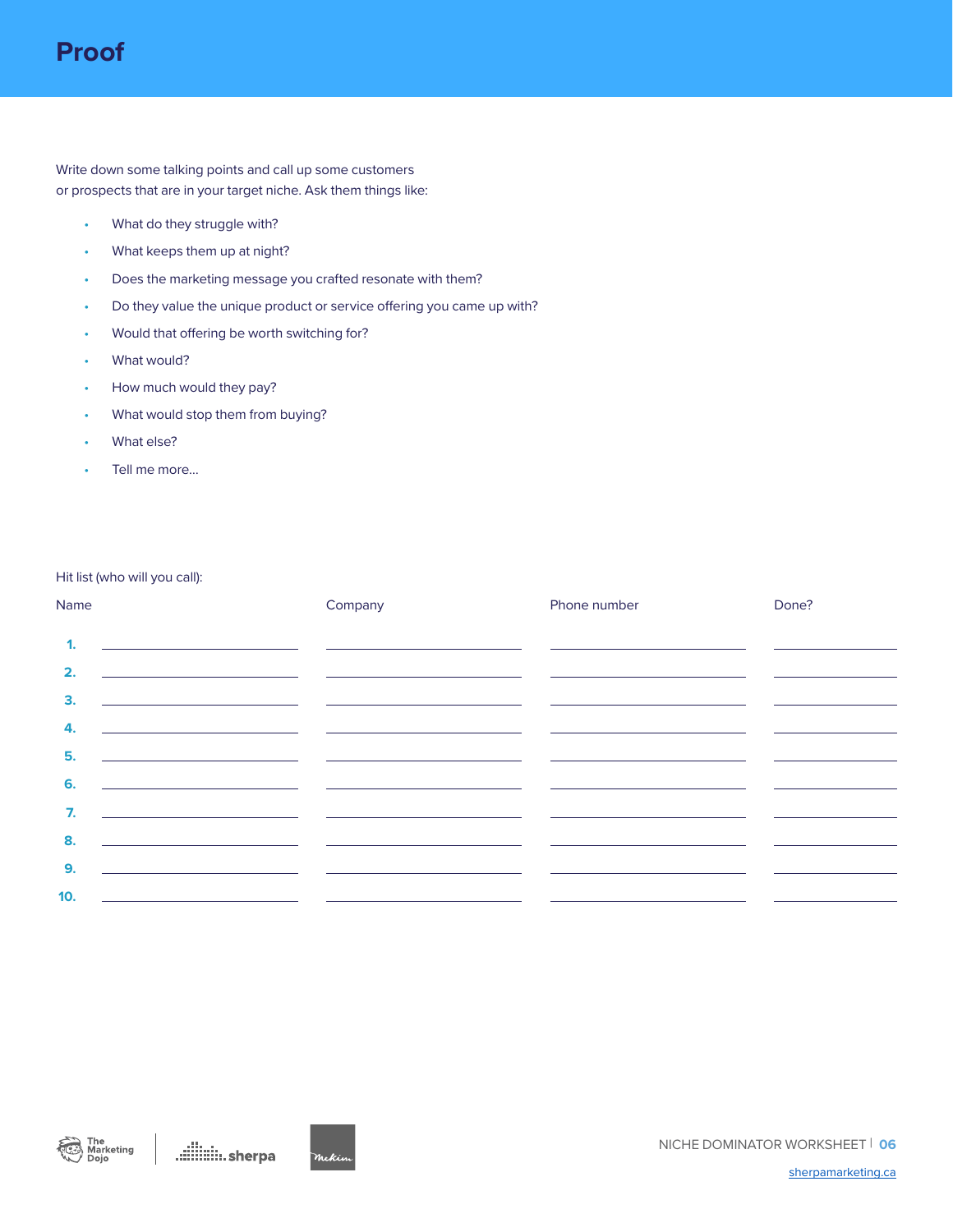

To help you go through your call, write down what you want to say. This will help save time and make the conversation more professional, avoiding and "Umms" and "Ughs".

Phone script:

#### Questions:

| 6. $\blacksquare$   |
|---------------------|
|                     |
|                     |
|                     |
|                     |
| 10. $\qquad \qquad$ |



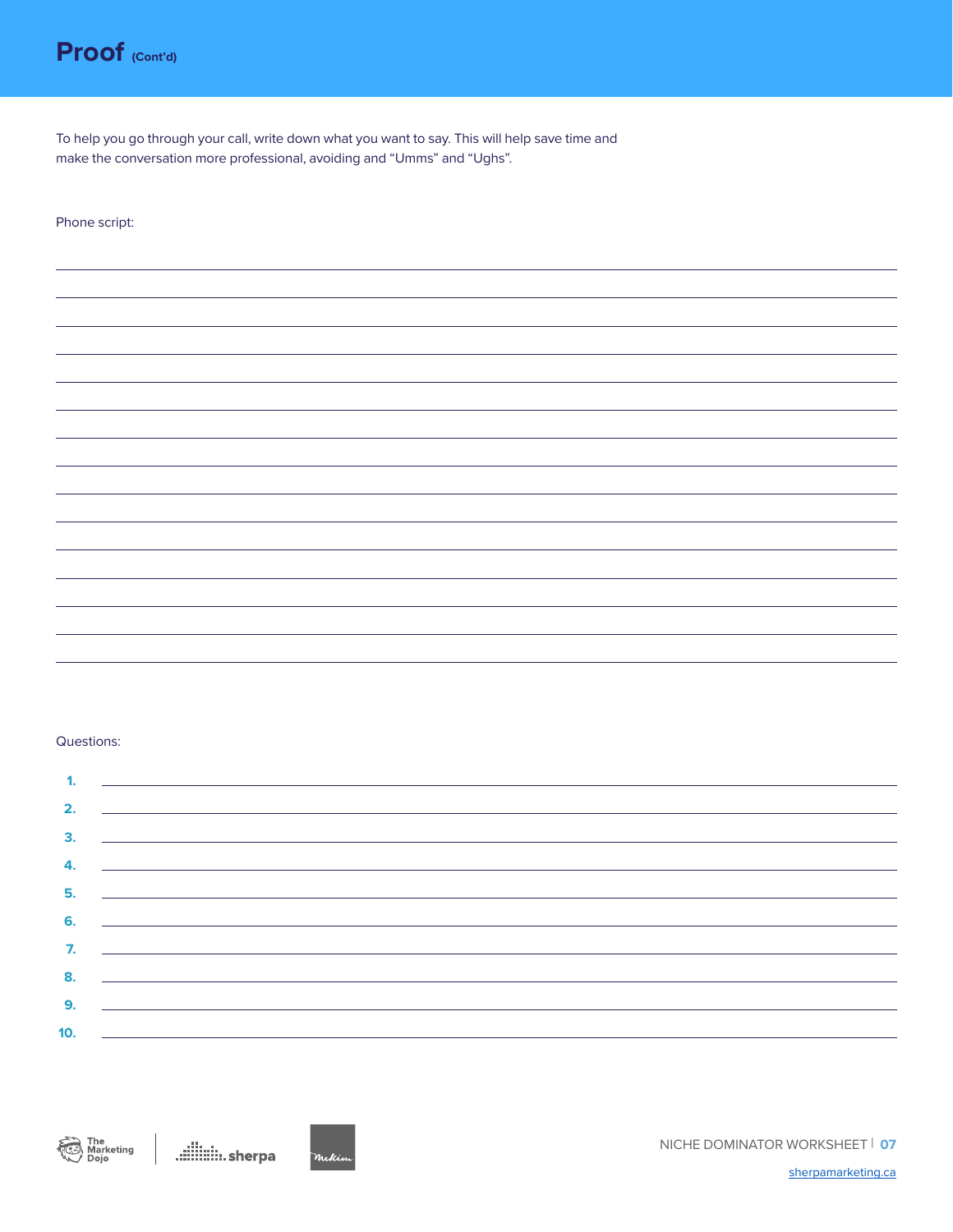### **Position**

Craft a marketing plan. Consider:

- How you will position yourself
- What language you will use
- Your USP (unique selling proposition)
- Where you will be able to find your target niche

#### We help:

With what problem:

Your USP:

Where will you be able to find your target niche?

Key benefit statement:





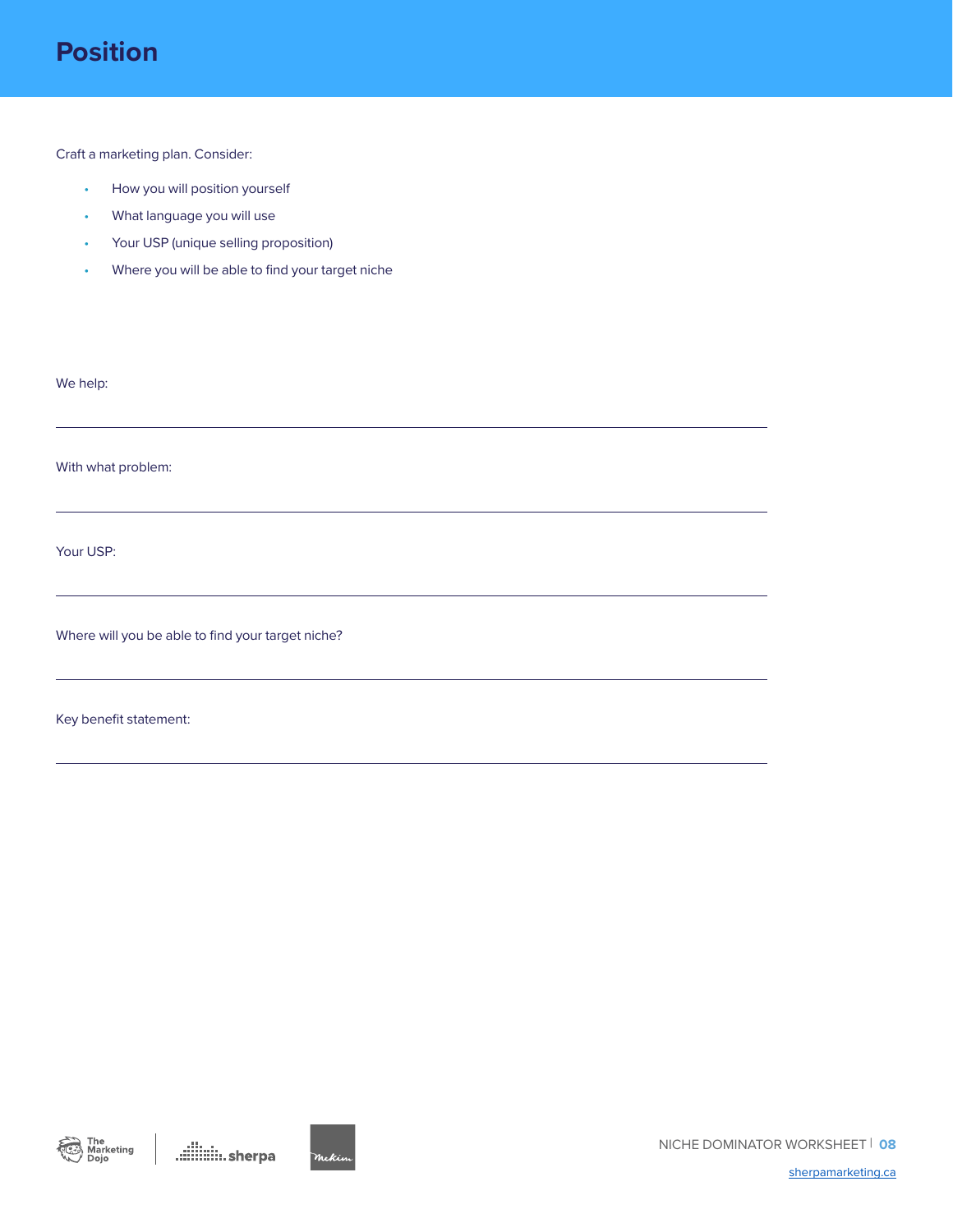### **Pivot**

With your validated niche, product and positioning, build a low-cost, low-risk way to do a trial pivot.

#### **Website**

Build a landing page on your site for this target niche. It should be completely self-contained and tell the whole story.

- Who it's for
- What problem you solve
- How you do it
- Why it's better than anything else

#### **Marketing**

Without over-investing, create some test campaigns targeting your new niche with your new marketing message, customer avatar pain points, and your USP.

#### **Sales**

Assign some concerted efforts to reaching out to people in your target niche and setting up sales meetings/demos.

#### **Product/Service**

As a phase 1 especially, changes to your product/service should be minimized and the focus should be on repositioning.



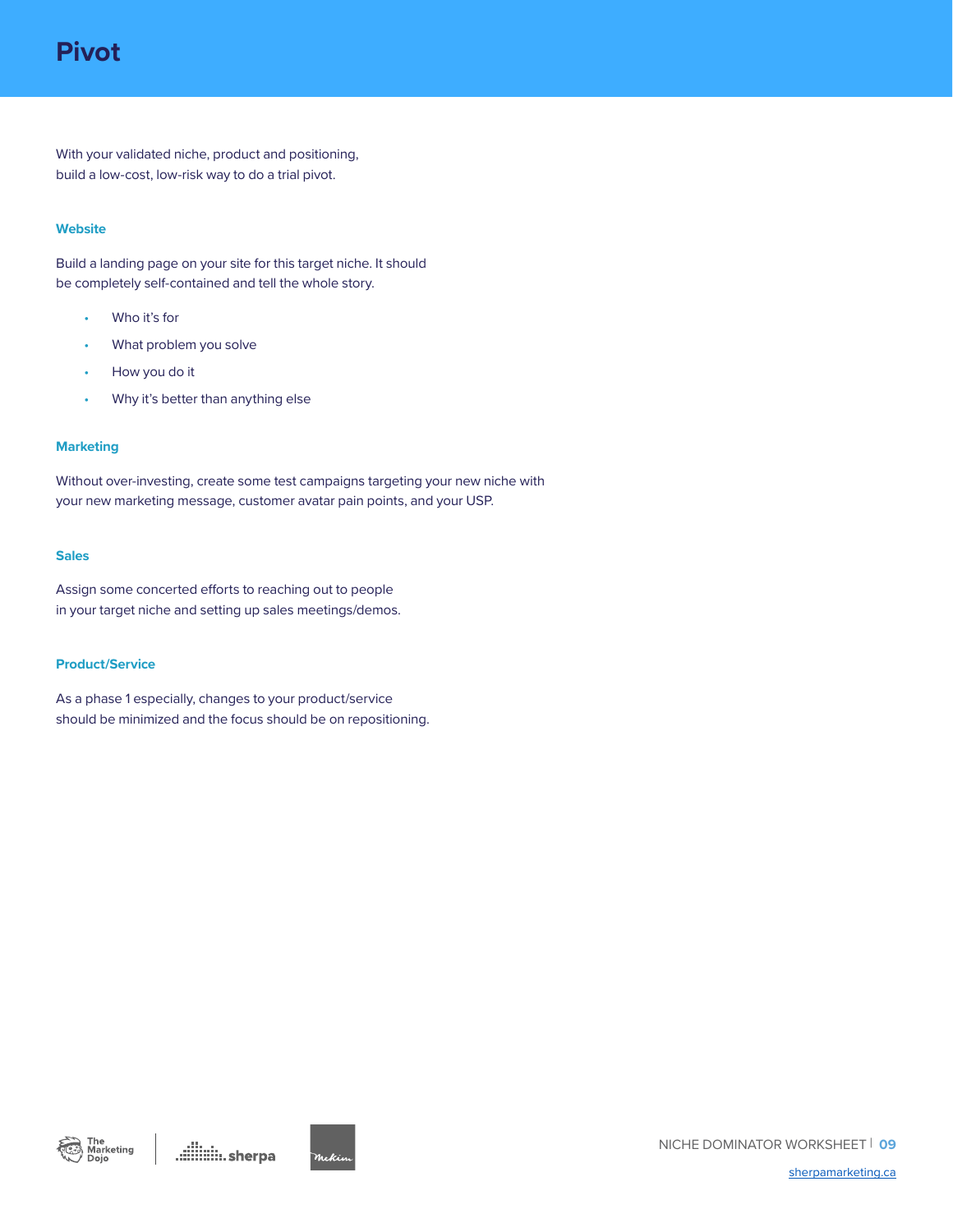#### i Instructions:

Use the space below for documentation and brainstorming of your Pivot Plan.





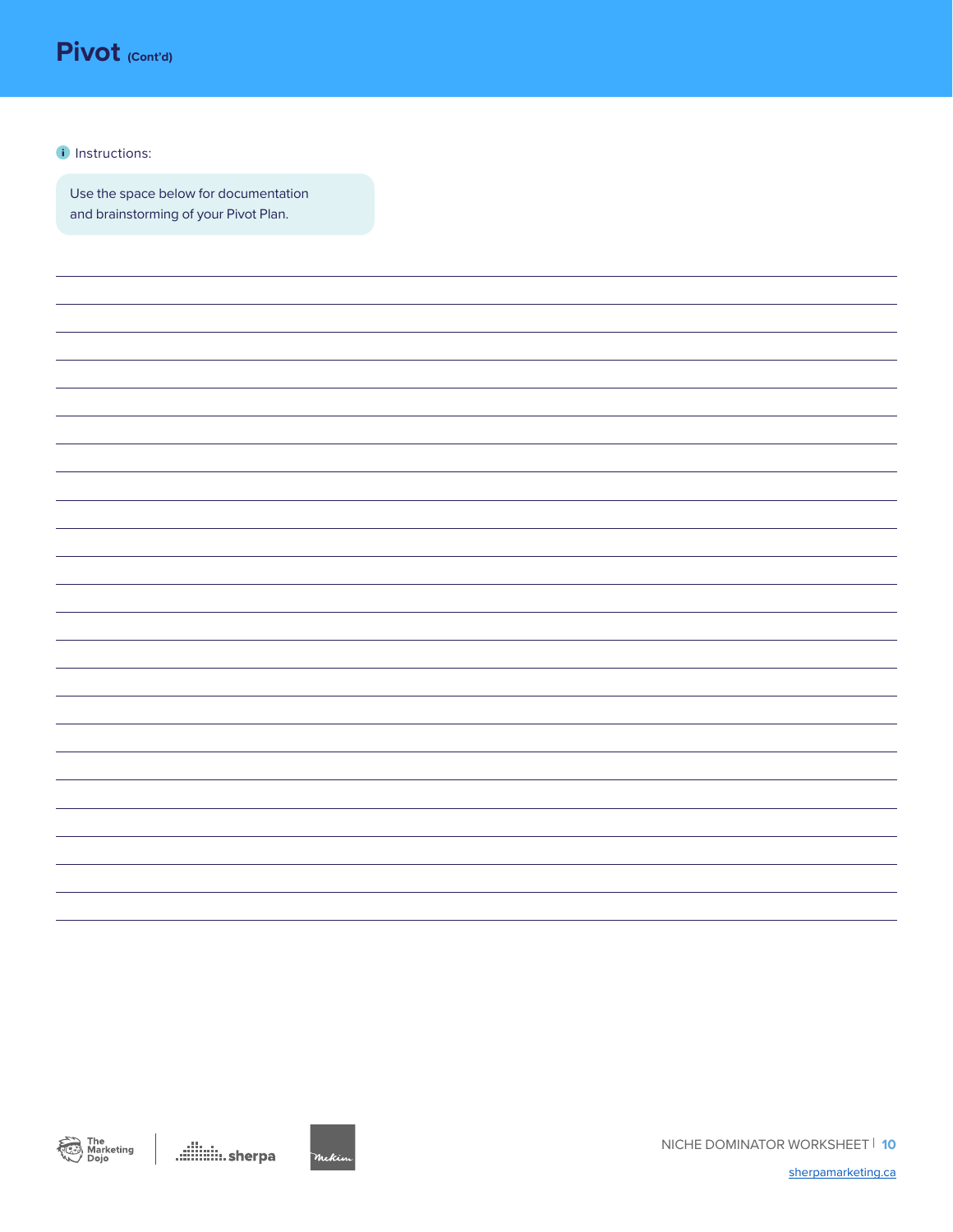### **Next Steps**

Get your marketing leadership team together and go through these exercises.

Even if you don't have total control over what you sell… you have control over how you position yourselves and who you spend your limited budget to target.

Narrowing your niche and adjusting your positioning for that niche is one of the most powerful and immediate ROI-yielding things you can do.

If you're a Marketing Leader and you'd like my help personally to build a world-class marketing department and crush your targets this quarter, **[book a FREE Strategy Session](https://www.sherpamarketing.ca/strategy-session)** now.

## My team or I will hop on a call and figure out the **#1 thing**  you need to close the gap.

By the way… if this seems overwhelming, and you don't know what your LTV:CAC ratio is today… we can help with that too :)



[sherpamarketing.ca/strategy-session](https://www.sherpamarketing.ca/strategy-session)





CONTENT ENGINE PLANNER | **11**